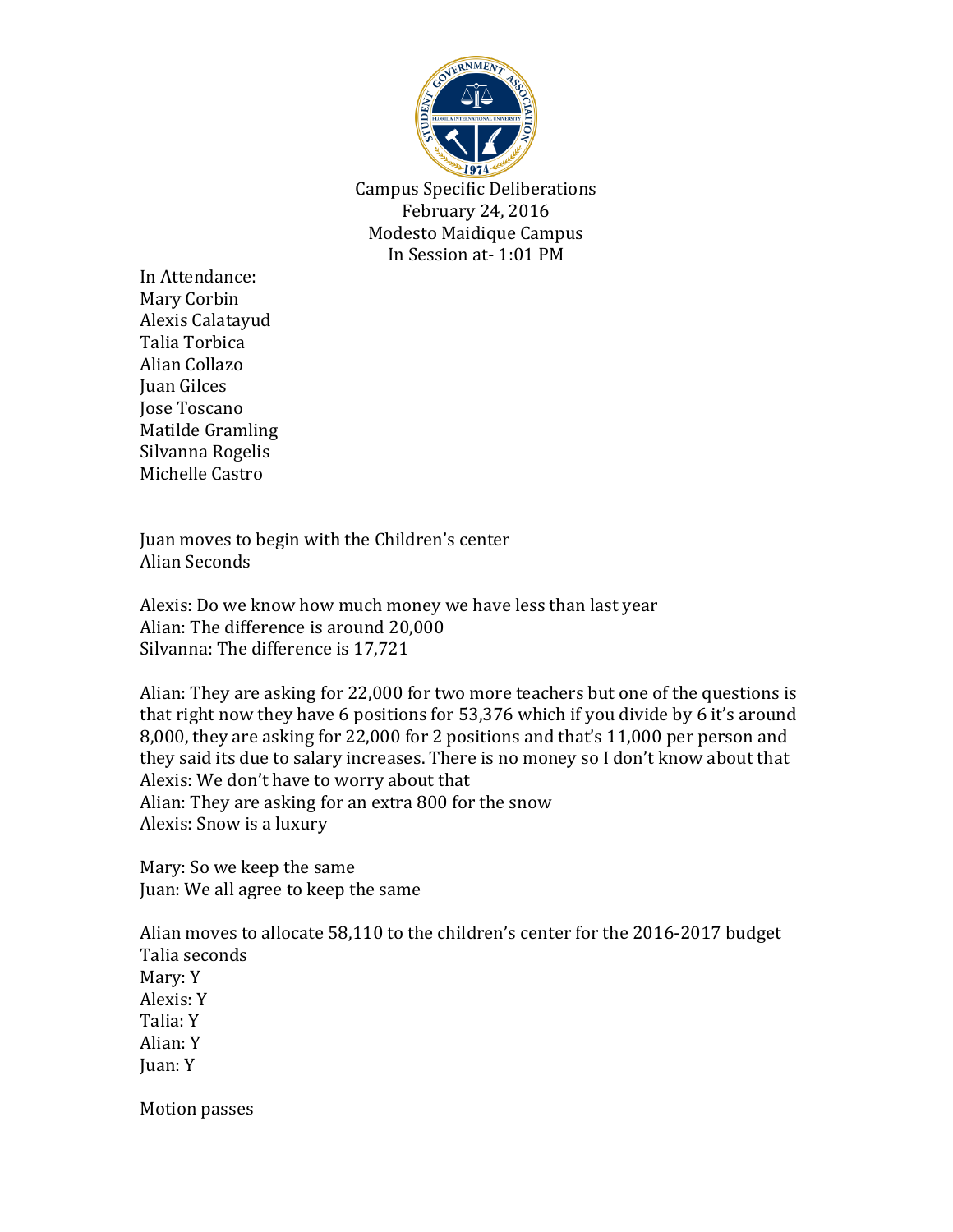Mary: Next we should move on to Multi-Faith Council, everyone go to multifaith council

Juan: As you can tell their budgets has been decreasing for the past three years due to the proviso language. I think we should not fund them and id be appeased with giving them 3,000 because they have a lot of external funding and it will not be a hit for them. Their external funding is the main source

Alexis: So we are cutting them \$600

Mary: So we are making it a clean \$3000

Juan: What do you think would be a good number? Can we make a 1000 cut because of the external funding?

Alian: So 2500?

Alian moves to allocate \$2500 to the multi-faith council for the 2016-2017 year Juan seconds Mary: Y Alexis: Y Talia: Y Alian: Y Juan: Y

Mary: Are we adding proviso language

Juan: Yes same as last year and can we add to attend cabinet Jose: Yes they are an agency but they don't get paid by you

Proviso for Multi Faith: Must comply with the previous proviso language "Members from multifaith organization must form a council made up of representatives of each of their groups. The new council must meet with SGC\_MMC E-Board by end of fall semester" to ensure that A&S disbursements include student consultation. Failure to comply with this proviso language may detriment future funding.

Alian moves to amend the proviso to remove the year and input previous Juan Seconds Mary: Y Alexis: Y Talia: Y Alian: Y Juan: Y

Juan: I want to go with the smaller requests, so can we move to the A&S office budget

Mary: They are just asking for the ASBO increase in the database Alexis: We've cut 1,000 so we are giving them 2,000 meaning we're in the red for 1000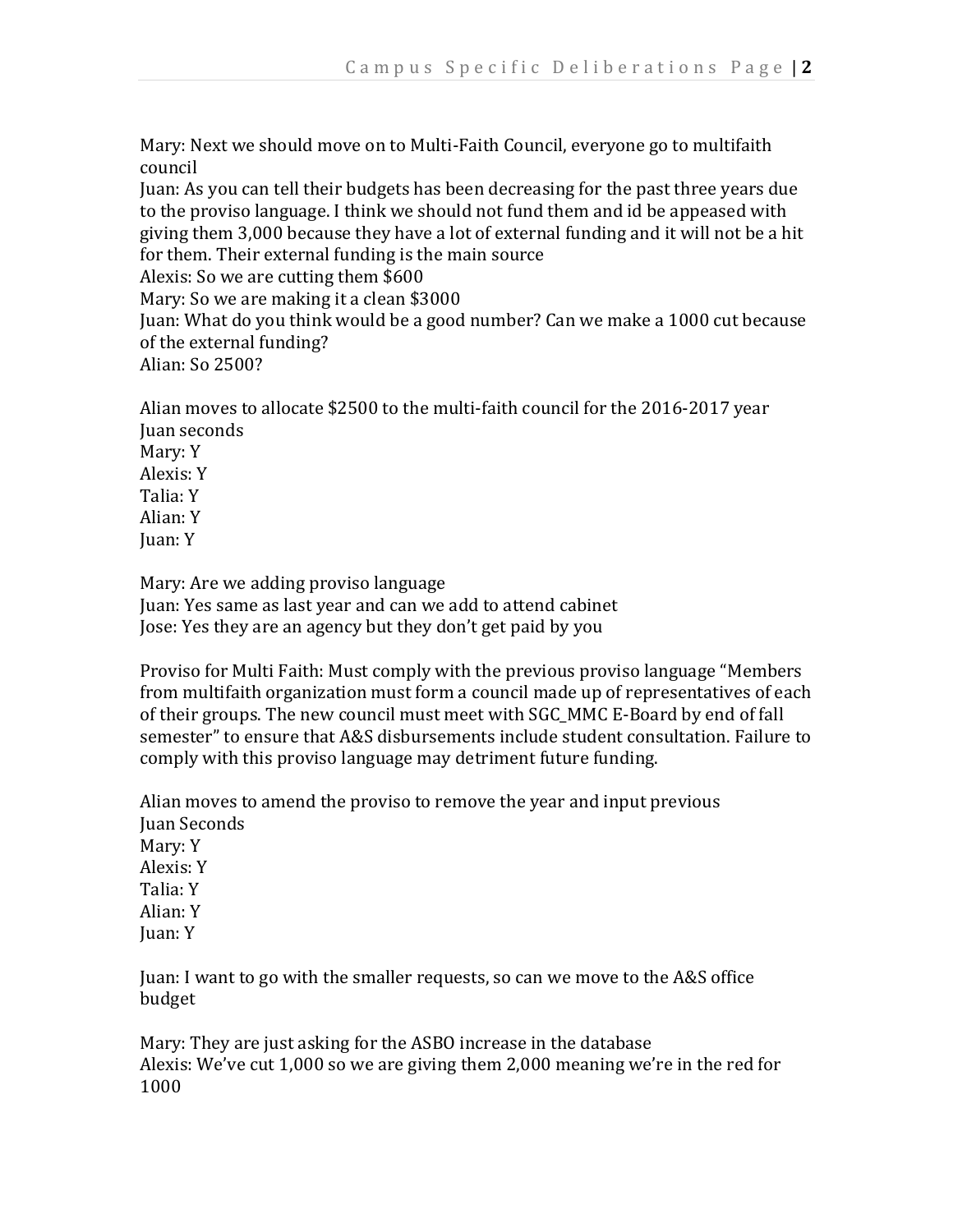Mary: We can do OPS students for 1000 and 200 for the ASBO to be only 200 in the red

Alian: I agree that we fund those two Juan: What's the number that we are looking at including the 1200 with the overhead? Mary: 51,900, does anyone have any motions Juan moves to allocate 51,900 to the A&S Business Office Alian seconds Mary: Y Alexis: Y Talia: Y Alian: Y Juan: Y

Motion passes

Mary: Do you want to do the SGA- Main Office

Mary: The increase is for a graduate assistant Juan: I agree to keep the main office as is because we don't have the money for a grad

Juan moves to allocate 71,740 to the SGA Main Office Alian seconds Mary: Y Alexis: Y Talia: Y Alian: Y Juan: Y

Juan moves to the budget of RHA

Juan: The only line item to consider is the line item for council programming because they don't get funding elsewhere Talia: They get 700 and \$350 per semester which is not much Juan: It's a \$2800 difference and I'm ok with that because Talia and I know how the Hall councils work and how it gets divided between the halls. A lot of these line items their advisors were not aware of

Alexis: Can we proviso the money to go directly to the hall councils

Proviso: \$7000 to go to the Hall Council budgets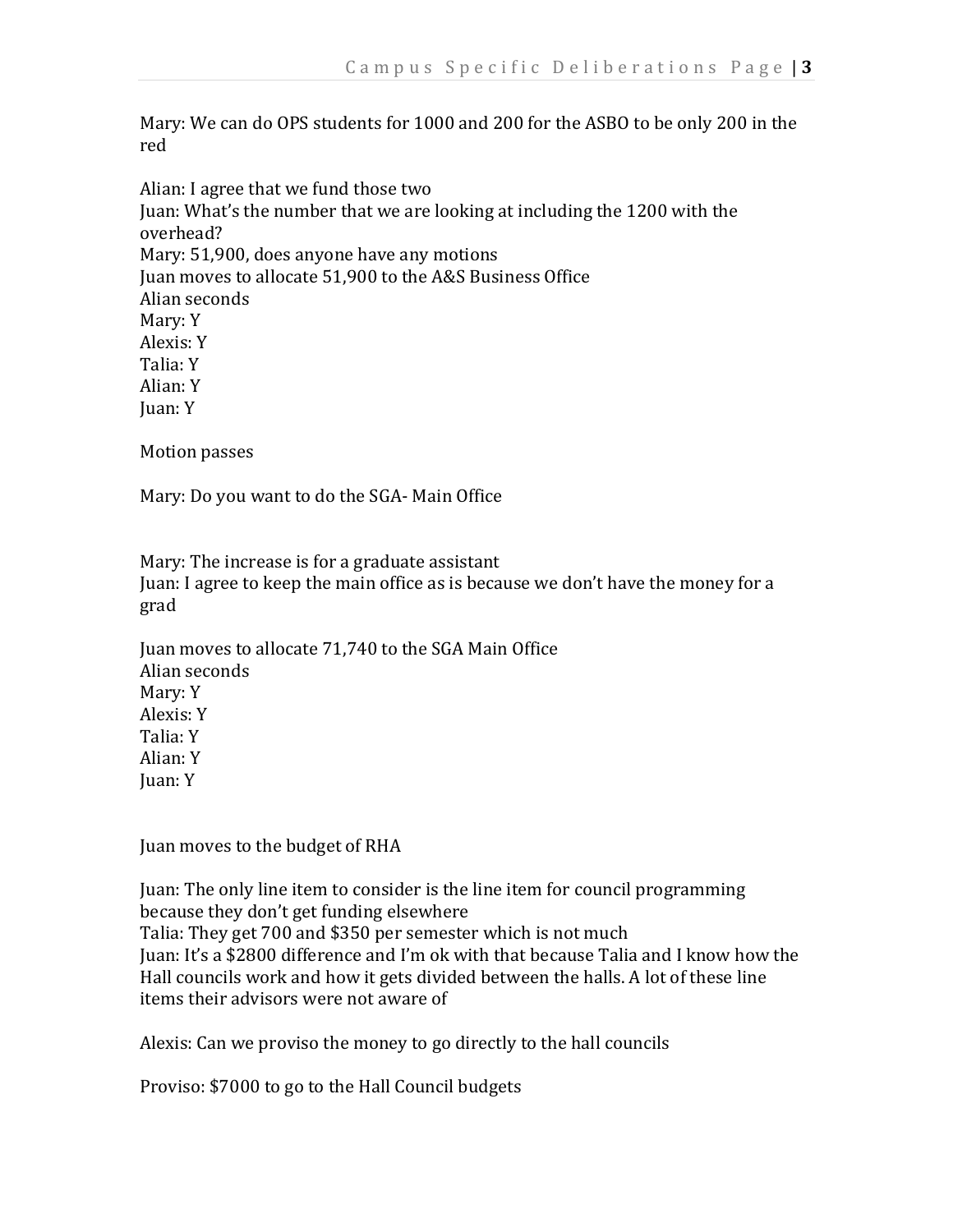Juan: I want to add the 2800 to the amount going into this year Matilde: It would be 35,375

Juan moves to allocate \$35,375 to the RHA Talia seconds Mary: Y Alexis: Y Talia: Y Alian: Y Juan: Y

Juan moves to approve the proviso language for the RHA receiving 7 thousand Alian seconds Mary: Y Alexis: Y Talia: Y Alian: Y Juan: Y

Juan: Ok I think we should move to the SGC- MMC budget

Alian: We are asking for 3000 for the mid year retreat so lets do 400 instead of 444

Michelle: Why don't we go through other budgets like the GC room rentals or the outside rentals and leave this to the end

Juan: I agree with Michelle let's move to the big boys

Mary: Michelle I have a question about this, does this correlate with what we sign at the beginning

Michelle: If there needs to be changes then the modifications are made and signed by the president and comptroller, but if there are not modifications then the document stands as is

Mary: This amount is being asked because the number is high? Michelle: yes

Jose: Keep in mind that the 242 organizations, 13 multi faith organizations, and 36 Greek organizations that also use these spaces

Juan: Why the change from 2014-2015

Michelle: GC changed the rooms that are billable according to the usage of the rooms Matilde: What about the adding of the conference room on the third floor, would that affect this budget

Jose: I would revisit the usage mid year

Juan: I don't know what to do with the budget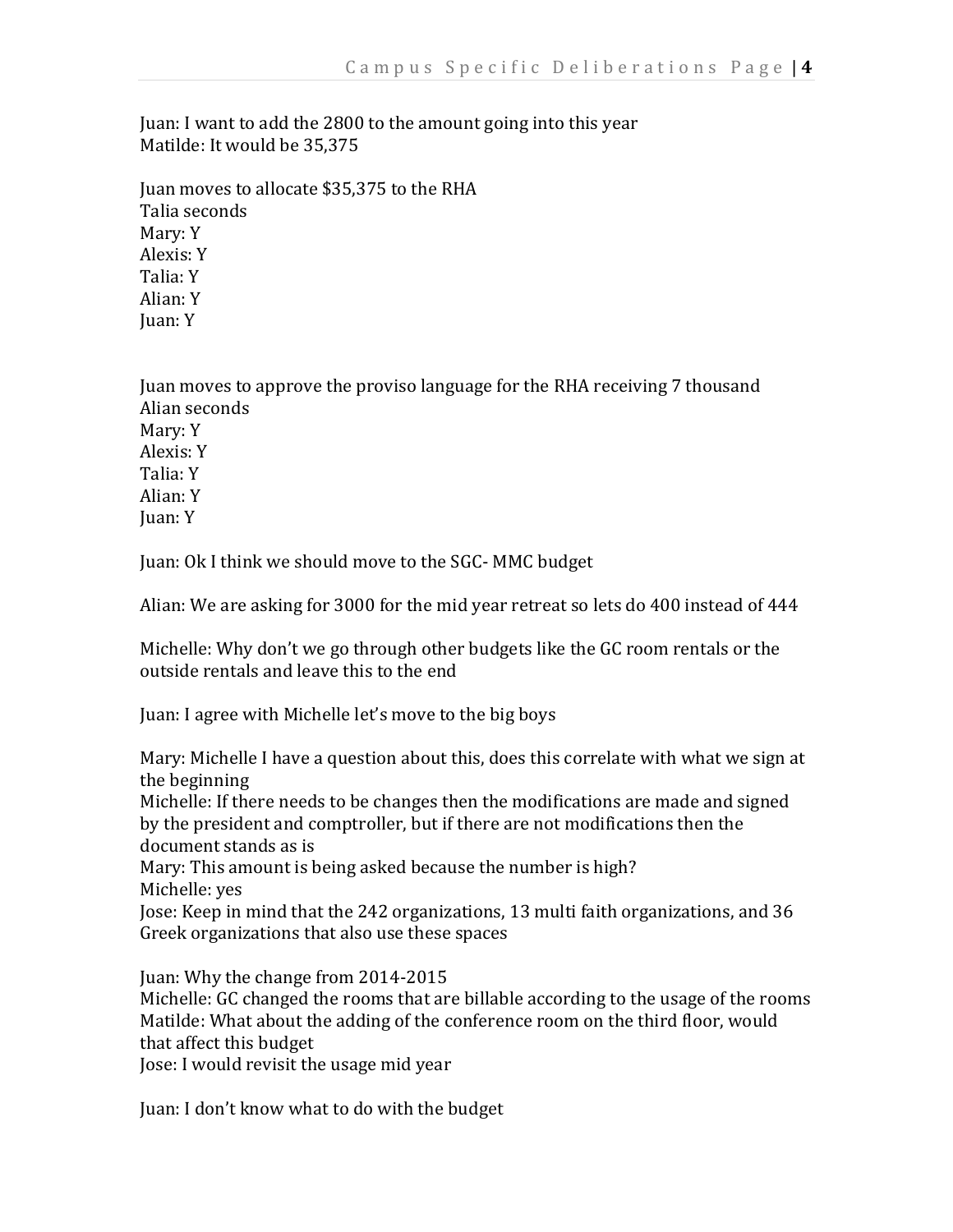Mary: But this is something that the students needs

Michelle: You can cut to 350 and it'll be pushing it but once the account hits red the student organizations have to pay for it now Mary: But then wouldn't that cause commotion Jose: I have a meeting with Facilities that is as a result of people not being able to rent GC and they go to other places and leave cups and boxes and such.

Alexis: What happens when the money runs out, like who pays for that? Michelle: The organization is now billed for the amount that normally SGA was paying for it and they are billed for the room at the rate of room rental

Mary moves to suspend the rules to open discussion Juan seconds

Mary move to enter discussion

Alian moves to allocate 350,000 to the GC room Rental reservations for the 2016- 2017 year Juan seconds

Mary: Y Alexis: Y Talia: Y Alian: Y Juan: Y

Motion passes

Mary: I think we can cut an extra 5000 from Model UN, so we would be at 69K Instead we'll cut 4K to be at 70K

Alian moves to allocate 70,000 to Model United Nations for the 16-17 years Juan seconds Mary: Y Alexis: Y Talia: Y Alian: Y Juan: Y

Mary: Can we subtract 10 thousand from what they had last year Alian moves to allocate 42 thousand to Student Bar Association Alexis seconds Mary: Y Alexis: Y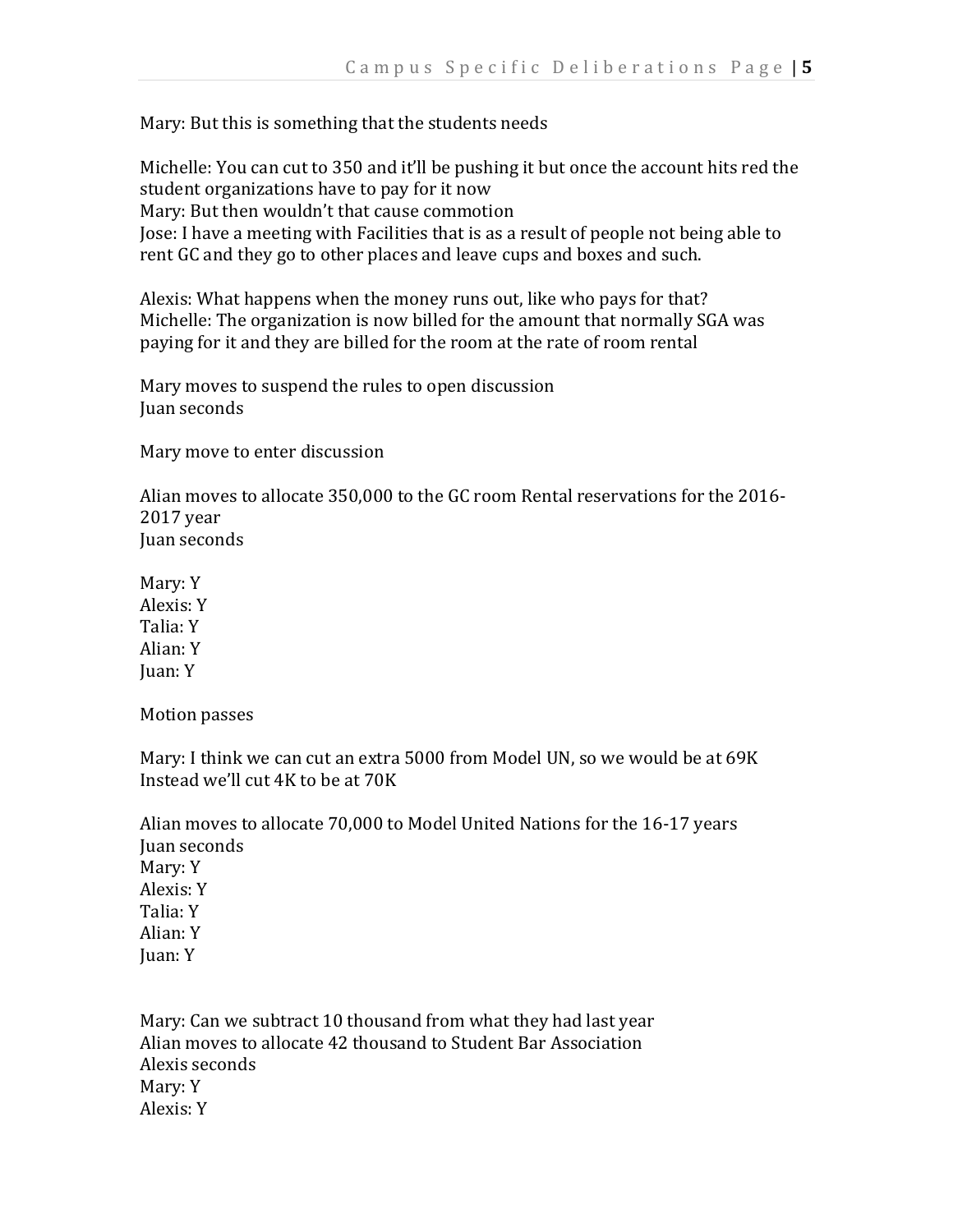Talia: Y Alian: Y Juan: Y

Juan: We can do sorority and Fraternity Life

Alian moves to allocate 93,100 to the Sorority and Fraternity Life Juan Seconds Mary: Y Alexis: Y Talia: Y Alian: Y Juan: Y

Alian moves to allocate 360,000 to Council for Student Organizations Talia seconds Mary: Y Alexis: Y Talia: Y Alian: Y Juan: Y

Juan moves to allocate 26,000 to the Medical Student Council Alian seconds Mary: Y Alexis: Y Talia: Y Alian: Y Juan: Y

Juan: What are outside reservations? Michelle: That's for a different entity, it's for facilities and it includes tables and chairs for GL, for tabling events, Mary: Essentially we pay for the table and chairs Michelle: That fluctuates daily based on how many students can get spacing inside the building

Jose: I just have a statement, question who does the farmer's market come from? Because I have bought stuff from there and we pay for their table and chair to be there for four hours

Ayana: Some clubs table there but there is a combination because there are some vendors there that do sell as well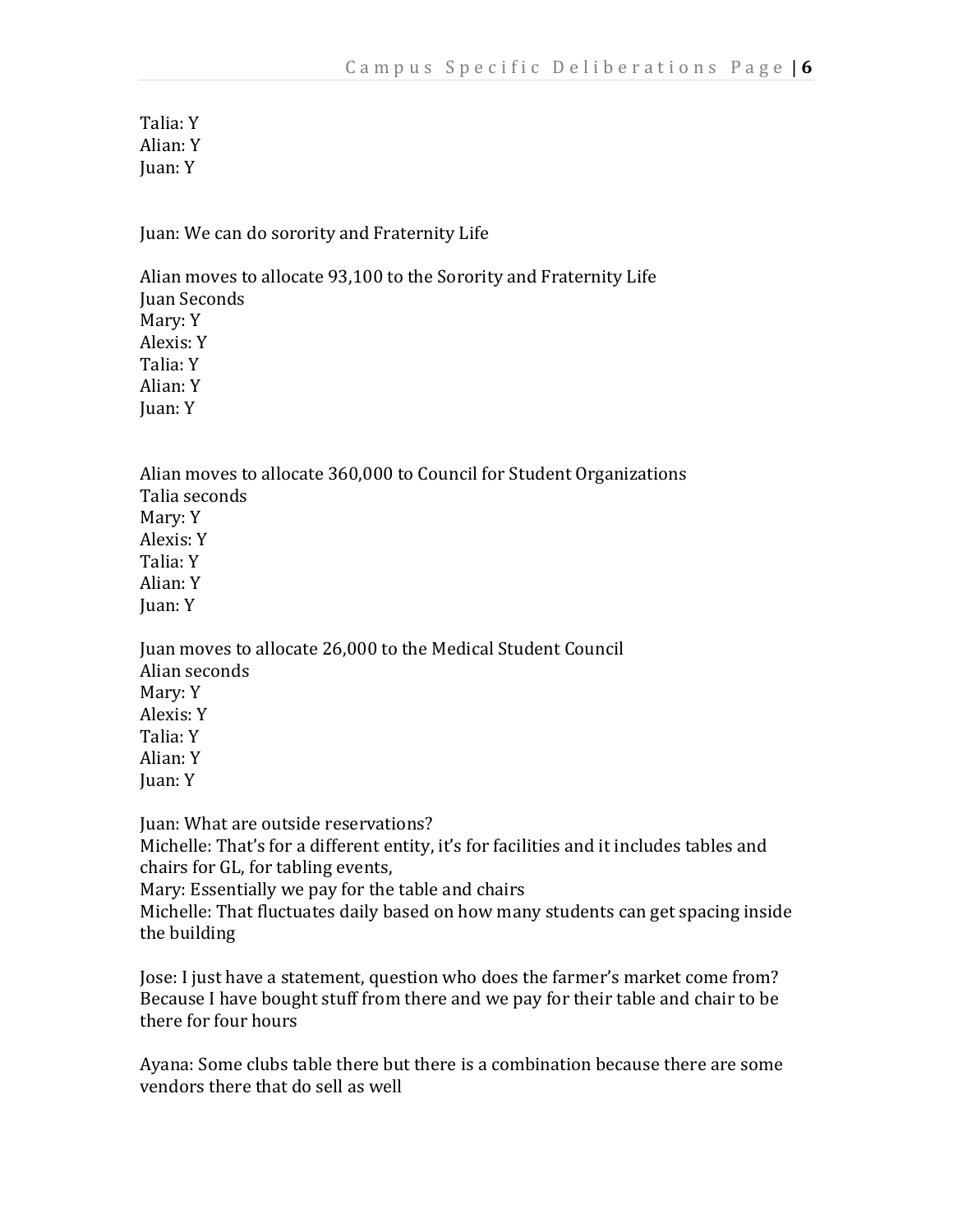Michelle: This means that this is something that includes staffing that we don't have to figure out how to check who is a student organization and who is not

Jose: Let us find out from the adviser side

Alian moves to allocate 6 thousand for the outside reservations Talia seconds Mary: Y Alexis: Y Talia: Y Alian: Y Juan: Y

Alian moves to allocate 392,000 to the student programming council for the 16-17 year Juan seconds Mary: Y Alexis: Y Talia: Y Alian: Y Juan: Y

Mary: The final thing on the list is the student government list

Alian: Would you be comfortable to keep the president and vice president at 5,000 Mary: Is the contingency all the same thing

Michelle: Contingency is emergency and that can be moved around Mary: Can we leave that out and look at others Alian moves to allocate 47,000 to the Cram Jam/ Recharge for Finals Juan seconds Mary: Y Alexis: Y Talia: Y Alian: Y Juan: Y Motion passes

Mary moves to five minute break 2:28 P.M. Talia leaves on point of personal privilege

Move in to session at 2:41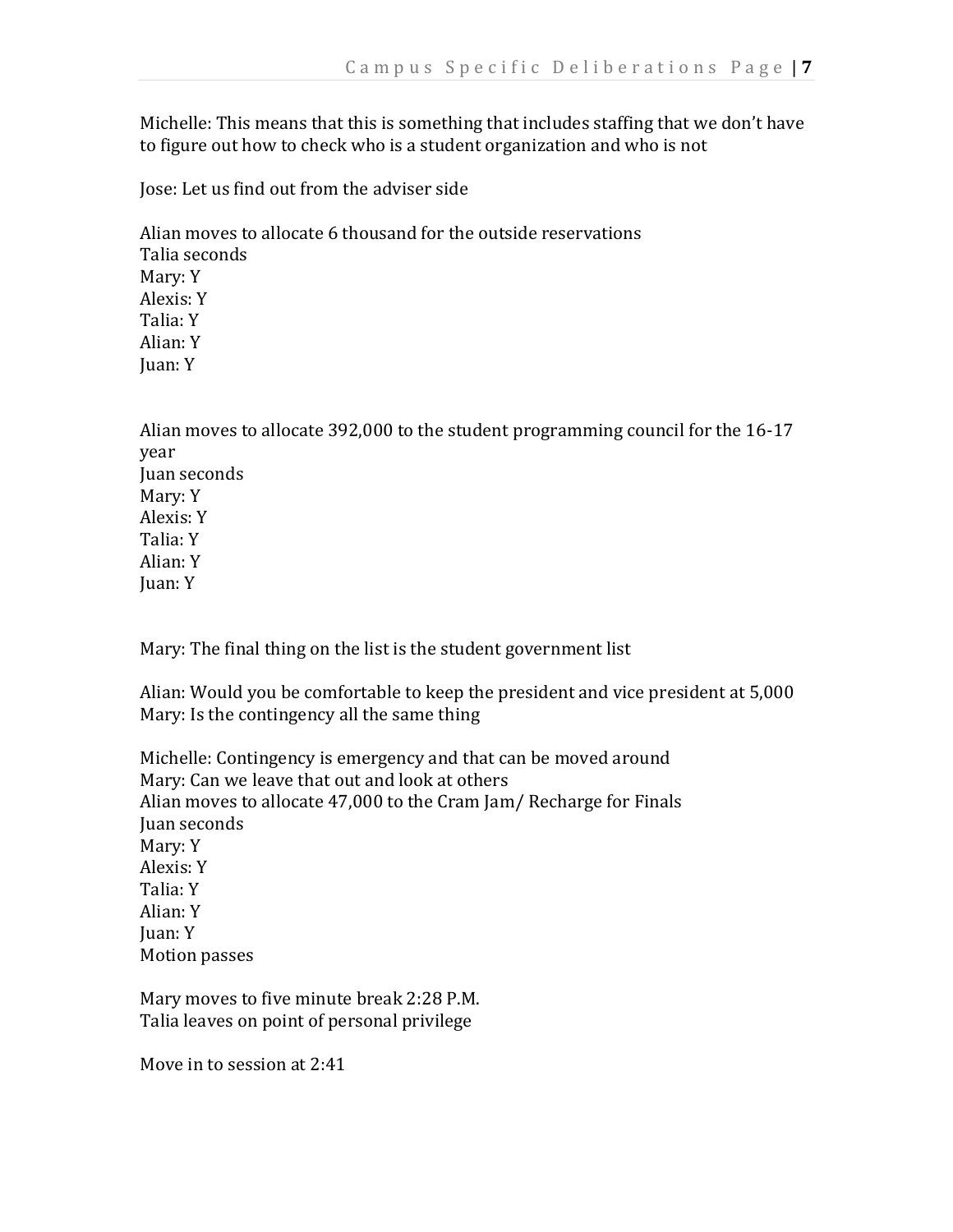Mary moves to open discussion to discuss the individual line items of the SGA budget

Motions were pre determined for each line item:

Discretionary- 6,000 Mary: Y Alexis: Y Alian: Y Juan: Y Contingency: 14,000 Mary: Y Alexis: Y Alian: Y Juan: Y Cram Jam for 47,000: Mary: Y Alexis: Y Alian: Y Juan: Y Emoluments: 90,047 Mary: Y Alexis: Y Alian: Y Juan: Y Executive Branch: 6,000 Mary: Y Alexis: Y Alian: Y Juan: Y Finance Committee: 17,000 Mary: Y Alexis: Y Alian: Y Juan: Y

International student committee: 0 Mary: Y Alexis: Y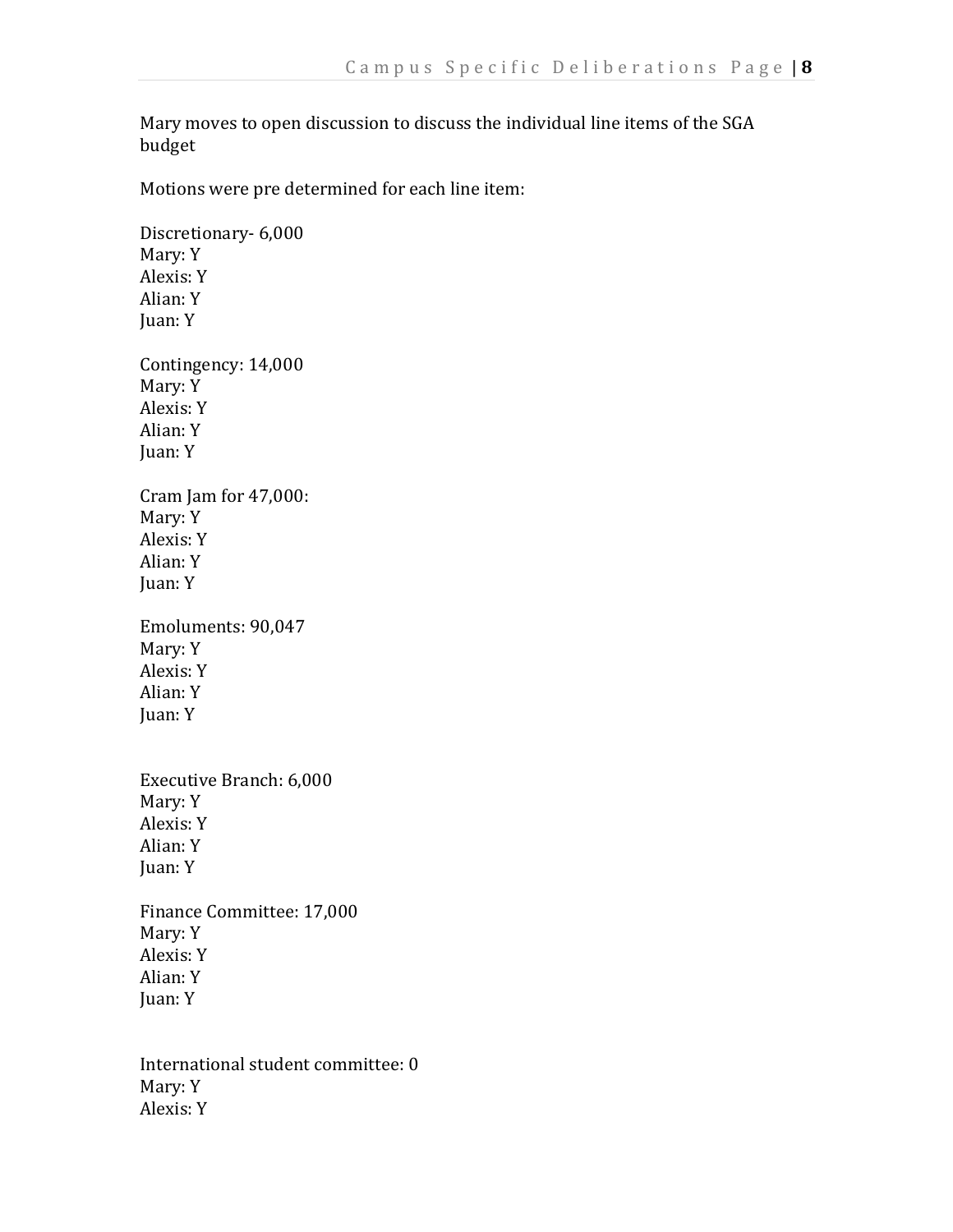Alian: Y Juan: Y Interns: 0 Mary: Y Alexis: Y Alian: Y Juan: Y Convocation Shirts: \$6,000 Mary: Y Alexis: Y Alian: Y Juan: Y Invitational University Events: 0 Mary: Y Alexis: Y Alian: Y Juan: Y Governmental Relations: 7500 Mary: Y Alexis: Y Alian: Y Juan: Y Legislative Branch: 3000 Mary: Y Alexis: Y Alian: Y Juan: Y Marketing: 10,000 Mary: Y Alexis: Y Alian: Y Juan: Y Leadership Roundtable and Summit: 0 Mary: Y Alexis: Y Alian: Y Juan: Y Mid year Retreat: 0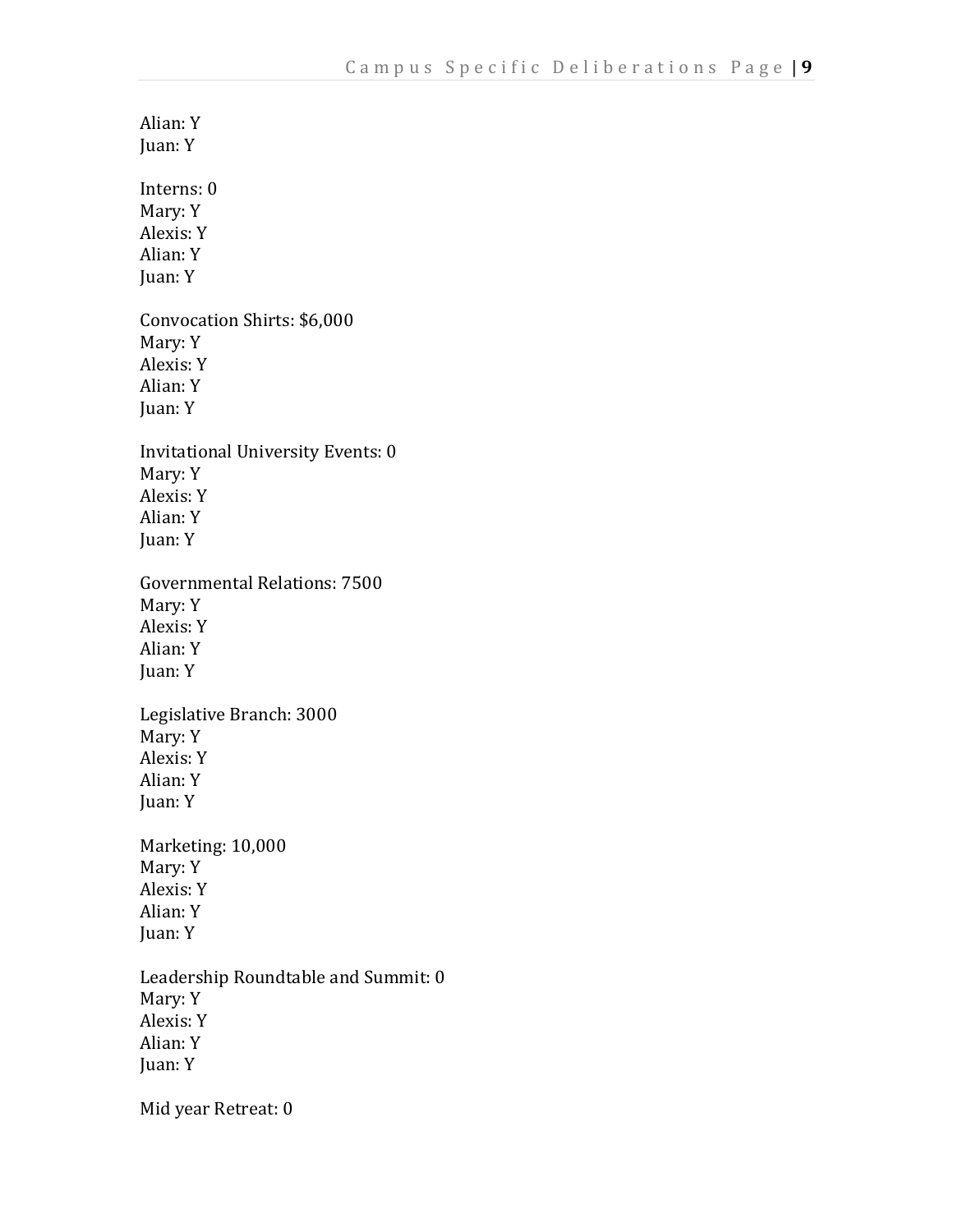Mary: Y Alexis: Y Alian: Y Juan: Y Community Involvement: 1,000 Mary: Y Alexis: Y Alian: Y Juan: Y SGA Banquet: 3500 Mary: Y Alexis: Y Alian: Y Juan: Y Travel: 16000 Mary: Y Alexis: Y Alian: Y Juan: Y University Book Blanket: 948 Mary: Y Alexis: Y Alian: Y Juan: Y Veterans Affairs: 1000 Mary: Y Alexis: Y Alian: Y Juan: Y Environmental Affairs: 2,000 Mary: Y Alexis: Y Alian: Y Juan: Y GSA Committee: 162,000 Mary: Y Alexis: Y Alian: Y Juan: Y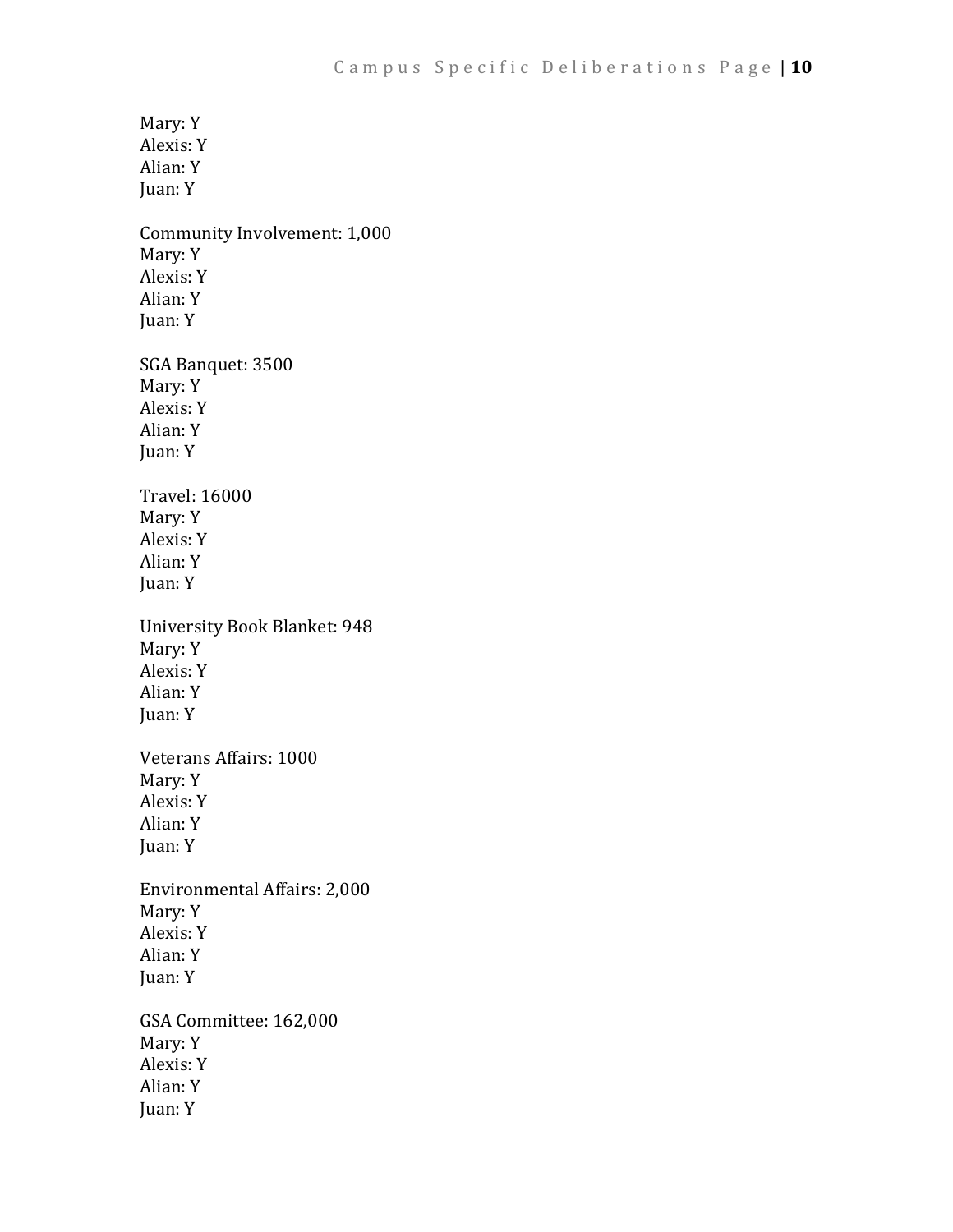Panther Rage Committee: 12,000 Mary: Y Alexis: Y Alian: Y Juan: Y Special Projects 8,000 Mary: Y Alexis: Y Alian: Y Juan: Y Engineering Liaison: 1000 Mary: Y Alexis: Y Alian: Y Juan: Y Lectures: 0 Mary: Y Alexis: Y Alian: Y Juan: Y University Scholarship First Generation: 4500 Mary: Y Alexis: Y Alian: Y Juan: Y Affinity Programs: 4,000 Mary: Y Alexis: Y Alian: Y Juan: Y Medallions/ Stoles: 2,000 Mary: Y Alexis: Y Alian: Y Juan: Y Elections Committee: 500 Mary: Y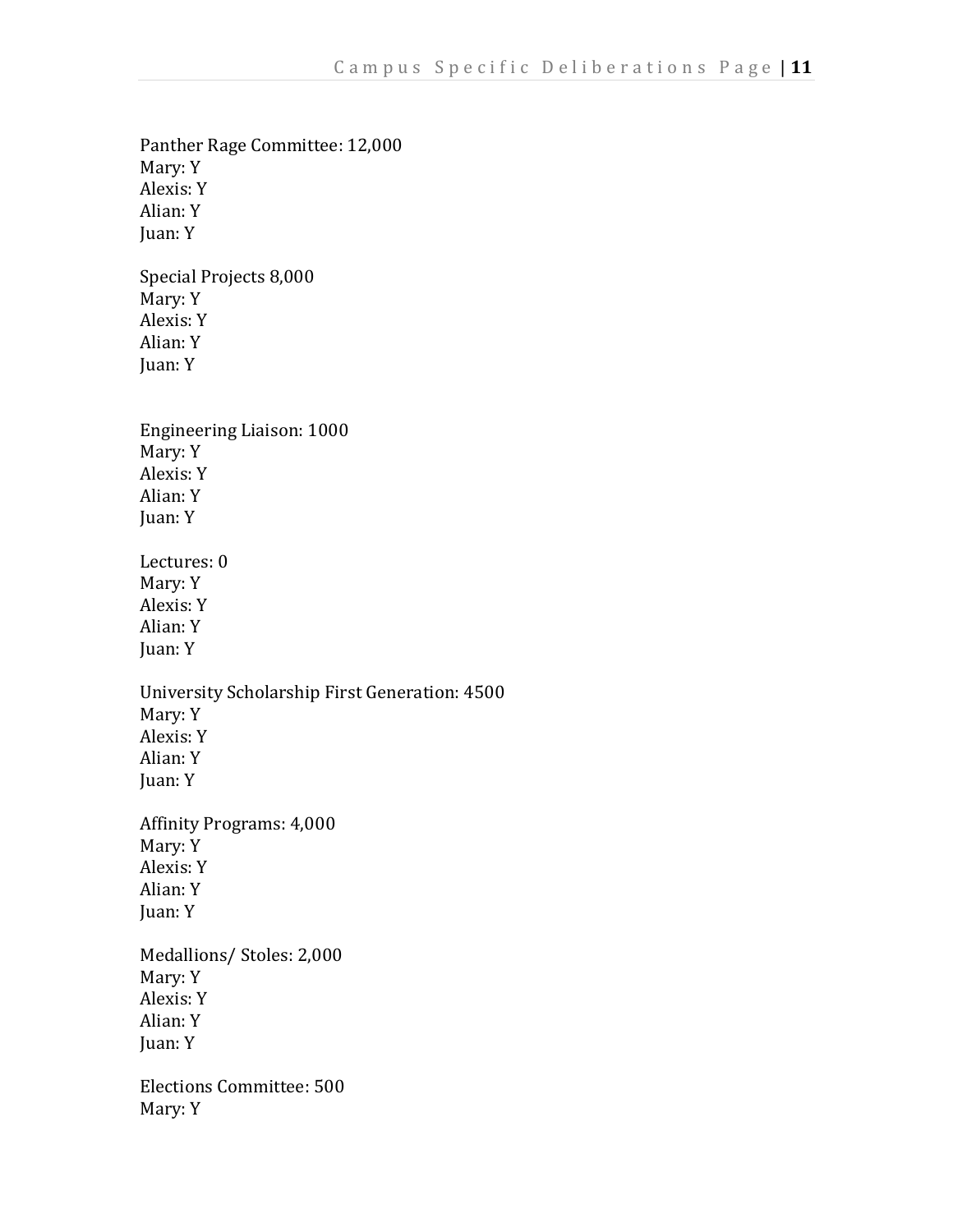Alexis: Y Alian: Y Juan: Y

Judicial Branch: 500 Mary: Y Alexis: Y Alian: Y Juan: Y

Juan moves to allocate 448,897 to the Student Government Budget Alian seconds Mary: Y Alexis: Y Alian: Y Juan: Y

Mary: We need to go back to CSO Ayana: Looking at the increases have you looked at the impact of the clubs that are having on students versus others like Model UN and Student BAR

Juan: I'm ok with giving 10,000 and the other 10,000 to be divided between Student Bar and Model UN

Alexis: What about 10,000 to CSO, 2500 to student bar and 2500 to model UN and 5000 to SPC

Juan moves to amend the money that is allocated to CSO to 370,000 Alian seconds Mary: Y Alexis: Y Alian: Y Juan: Y

Mary: Let's move to SPC Juan: We are giving back 5,000 Juan moves to amend the allocated amount given to the student programming council to 397,000 Alian seconds Mary: Y Alexis: Y Alian: Y Juan: Y